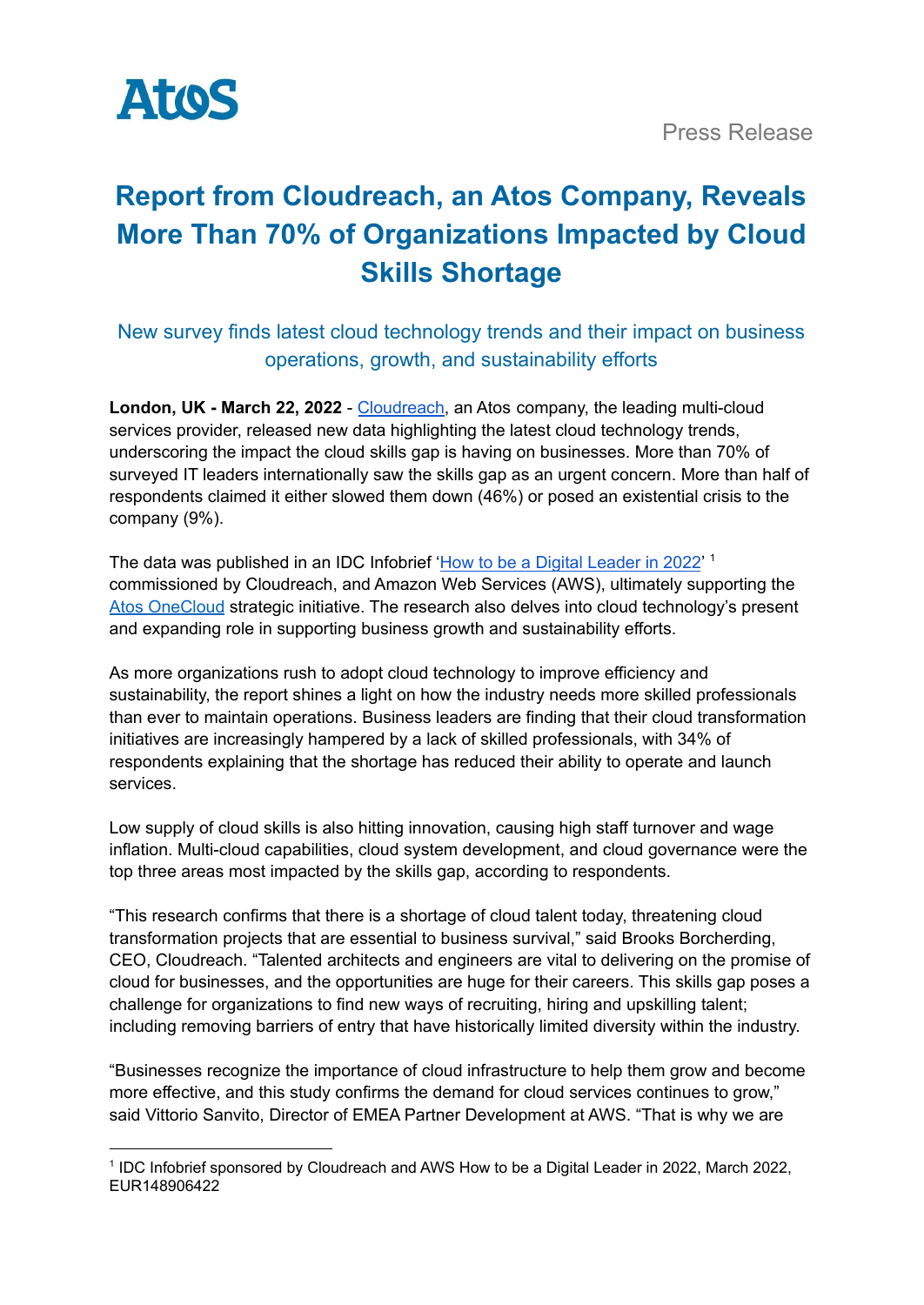working so hard to help close the skills gap in EMEA and worldwide with our partners like Cloudreach and Atos. AWS has also made a commitment to help 29 million people around the world grow their tech skills with free cloud computing training by 2025. We are bringing more people into professional cloud careers and increasing the diversity of the cloud workforce."

The concern about the skills gap remained consistent across cloud organizations in both North America and Europe. The World Economic Forum estimates that by 2025, half of the global workforce will need reskilling, and 97 million new roles will emerge because of digitization. With fewer skilled workers than open jobs, and growing demand on the horizon, cloud organizations will fight to maintain their teams and operations.

The study revealed other trends in cloud technology, including the essential role it can play in business operations, growth, and sustainability efforts.

- 48% of respondents are now engaged in business transformation through cloud adoption, driving broader changes in organizational thinking.
- 71% of respondents see cloud strategy as the biggest driver of sustainability today, with this percentage rising to 85% in 2023.

"This study shows that cloud is crucial to achieve carbon emissions targets. Enterprises consume less energy and reduce their environmental footprint when migrating to a cloud environment," said Carla Arend, Senior Program Director and Lead Analyst, Cloud in Europe at IDC. "To be impactful, sustainability practices need to be embedded in the enterprise business processes. These go beyond tracking CO2 emissions or utilities consumption but look for greener practices across the entire asset lifecycle."

The IDC survey collected data from 610 IT business leaders in North America and Europe at large enterprises across a wide range of industries.

For more details on these insights, plus additional findings, [download](https://www.cloudreach.com/en/cloud-trends/) the report here.

Notes to Editors: Countries surveyed: United States (150, Canada (50), United Kingdom (100), France (80), Germany (80), Italy (50), Spain (50), Nordics (50)

\*\*\*

## **About Cloudreach**

Cloudreach, an Atos company, is the world's leading multi-cloud services provider. Our mission is to deliver the promise of cloud and drive extraordinary value for our customers. Cloudreach helps enterprises win competitive advantage through successful cloud transformation. We're the go-to strategic partner for Amazon Web Services, Google Cloud and Microsoft Azure. With more than 10 years of cloud native experience, we've built an unmatched depth and breadth of expertise in cloud technologies and their application to business. For more information about our work, visit [www.cloudreach.com](http://www.cloudreach.com/)

With a practice of well over 10,000 people, Atos [OneCloud](https://atos.net/en/solutions/cloud-solutions/onecloud) is a ground-breaking initiative that blends cloud advisory consulting, application transformation expertise, prebuilt cloud accelerators, and